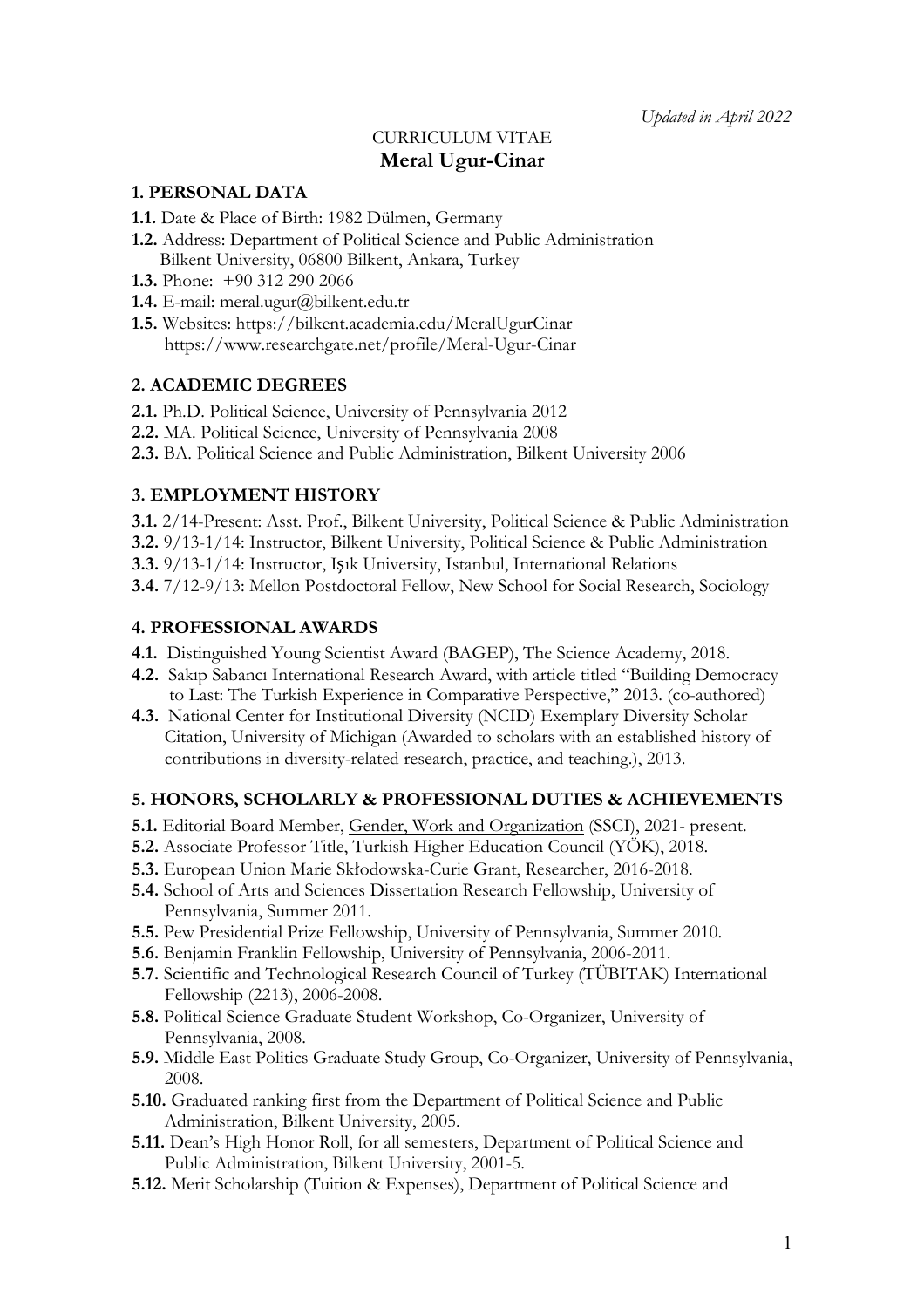Public Administration, Bilkent University, 2001-5.

**5.13.** Referee for peer-reviewed journals

SSCI journals: American Journal of Political Science, Gender Place and Culture, International Political Science Review, International Social Science Journal, International Studies Quarterly, Journal of Gender Studies, Memory Studies, Nationalities Papers, Politics and Gender.

Other: Journal of Mediterranean Studies, Moving the Social, The International Spectator, Ankara Üniversitesi SBF Dergisi, Ankara Araştırmaları Dergisi, Marmara Üniversitesi Siyasal Bilimler Dergisi, Toplum ve Bilim, Dokuz Eylül Üniversitesi Sosyal Bilimler Enstitüsü Dergisi.

## **6. MEMBERSHIP**

- **6.1.** American Political Science Association: intermittent (current member)
- **6.2.** International Political Science Association: intermittent (current member)
- **6.3.** Middle East Studies Association: intermittent
- **6.4.** Young Science Academy (Genç Bilim Akademisi): 2018-present.

## **7. INVITED LECTURES AND INVITED TALKS**

- **7.1.** "The Construction of National Citizenships: Competing Paradigms," University of Pennsylvania, forthcoming in May 2022.
- **7.2.** "Collective Memory and the Populist Cause: The Ankara Ulucanlar Prison Museum," Middle East Technical University, Ankara, 2021.
- **7.3.** "The Populist Repertoire: Gender, Memory and Economy," The Turkish-German Frontiers of Social Science Symposium, Potsdam, Germany, 2018.
- **7.4.** "The Political Economy of Women's Cooperatives in Turkey: Trajectories and Maneuvers," Middle East Technical University, Ankara, 2018.
- **7.5.** "The Political Economy of Women's Cooperatives in Turkey: Trajectories and Maneuvers," Georgetown University, Department of Arabic and Islamic Studies, The Turkish Program in the Division of Eastern Mediterranean Languages, 2017.
- **7.6.** "Metahistorical Narratives and Visions of Nationhood: Turkey and Austria Compared," Işık University, Istanbul, 2013.
- **7.7.** "Metahistorical Narratives and Visions of Nationhood," New School for Social Research, Sociology Department Seminars, 2013.
- **7.8.** "Nation-Building Narratives: Implications for Immigration," Israel Democracy Institute, Jerusalem, Keynote Speech, with Rogers Smith, 2013. (Invited but attended by the co-author only).

## **8. TEACHING**

**8.1.** Graduate Courses:

 Bilkent University: POLS602 Seminar in Comparative Politics, POLS536 Turkish Politics in Comparative Perspective, POLS 5486 Issues in Comparative Politics, GE513 Qualitative Research Methods (co-taught)

Işık University: IR545 Current Issues in Turkish Politics

The New School for Social Research: GSOC5082 Memory and Identity

**8.2.** Undergraduate Courses:

 Bilkent University: POLS101 & 104 Introduction to Political Science I & II, SOC101 Introduction to Sociology, POLS303 & 304 Comparative Politics I & II, POLS306 Contemporary Turkish Politics, POLS465 Governance and Public Policy, POLS486 Issues in Comparative Politics, POLS4536 Turkish Politics in Comparative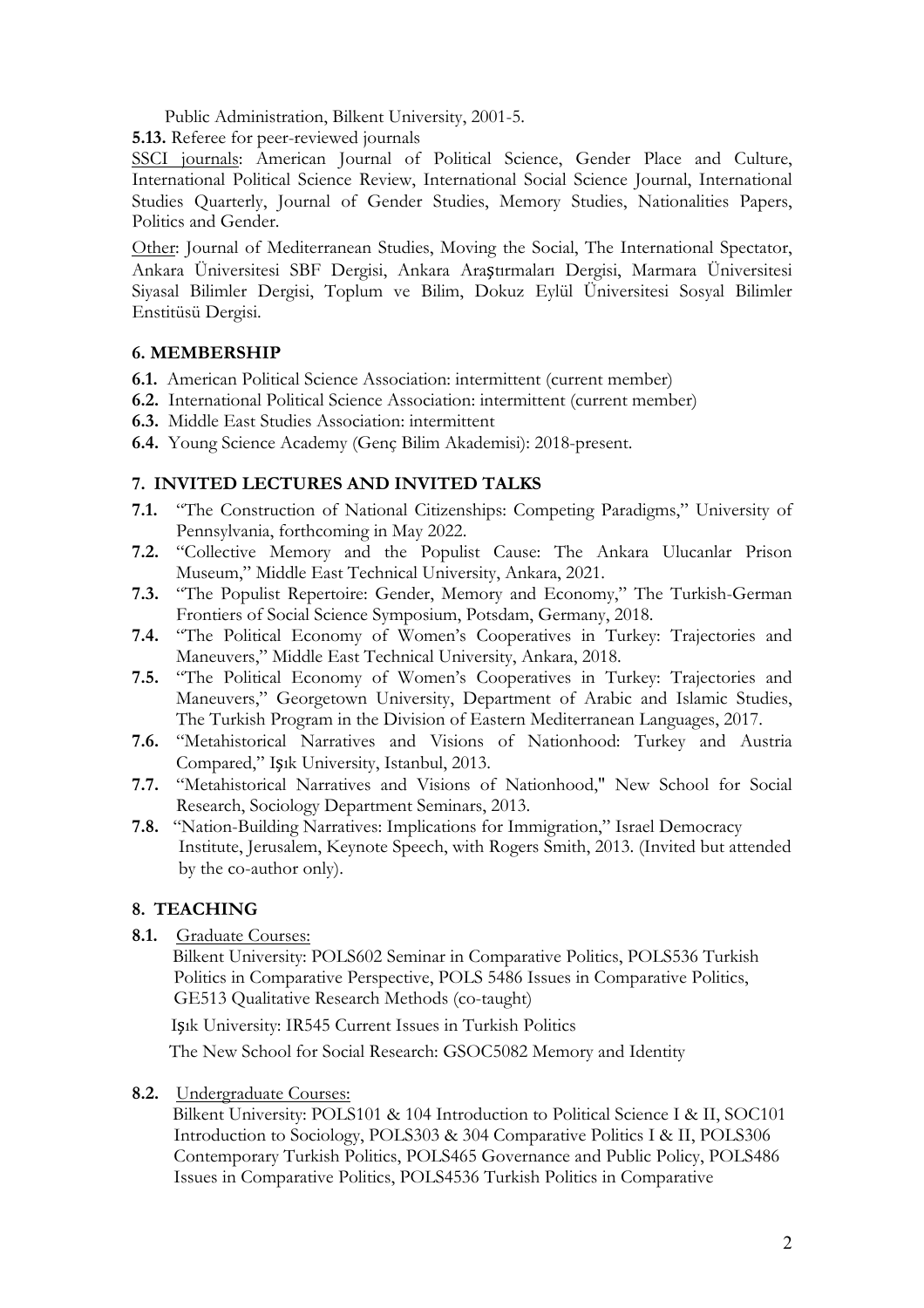Perspective, GE446 Transdisciplinary Senior Project Course

Işık University: POLS101 Introduction to Political Science

 The New School for Social Research: LSOC3070 Collective Memory and Political **Identity** 

## **8.3.** Teaching Assistant:

 University of Pennsylvania: Comparative Politics, International Politics of the M. East: The Arab-Israeli Conflict, International Politics of the Middle East, Civil Rights and Civil Liberties, Arab-Israeli Conflict: Past and Present, International Relations: Theory and Practice

## **9. GRADUATE STUDENT SUPERVISION**

## Ph.D.

- **9.1.** Çisem Gündüz Arabacı, "Deliberating in Difficult Times: Lessons from Public Forums in Turkey," Completed in 2018.
- **9.2.** Ali Açıkgöz, "Crossfire: Ideas and Party Change in the Republican People's Party (CHP) 1965-1973," 2016-present, Degree expected in September 2022.
- **9.3.** Fatma Yol, "Substantive Representation of Women in Turkey within Gendered Institutionalism: A Discourse Analysis of the Speeches of Women Deputies," 2020 present.
- **9.4.** Egesu Sayar, "Collective Victimhood and Populism," 2021-present.
- **9.5.** Sena Bilen Gürçay, 2021-present.
- **9.6.** Cansu Yetimoğlu, 2021-present.
- **9.7.** Şule Taşçıoğlu, 2021-present.
- **9.8.** Didem İşçi, 2021-present.

## M.A.

- **9.9.** Gizem Özkan, "Reproduction of Turkishness on Television: An Analysis of TRT Series," Completed in 2021.
- **9.10.** Mine Çetin, "Discussion on the Kurdish Identity in 1970s Turkish Left: Textual Analysis of the 1970s Left Periodicals," Completed in 2021.
- **9.11.** Meri Merve Miettinen, "Finding the Othering in the Representation of Syrian Refugee Women: Critical Discourse Analysis of the Turkish Newspapers Cumhuriyet, Hürriyet, Sabah, Sözcü and Yeni Safak," Completed in 2021.
- **9.12.** Tuğçe Ince, "Critical Discourse Analysis of Tweets and Entries of Dissidents in Turkey: The Irresistible Lure of Voting," Completed in 2019.
- **9.13.** Zeynep Geylan, "Narratives of the Ideal Turk image in Turkish Collective Memory: an Analysis of TV dramas 'Payitaht: Abdülhamid II' and 'Mehmetçik Kût-ül Amâre,'" Completed in 2018.
- **9.14.** Oğuz Can Ok, "Rethinking State and Civil Society Relations in Turkey: An Analysis on Migrant Health," Completed in 2018.
- **9.15.** Hazal Göçmen, 2021-present.

## **10.SCHOLARLY PUBLICATIONS**

### **10.1. Ph.D. Dissertation**

**10.1.1.** "Meta-Narratives and National Identity Formation in Post-Imperial States: Minority Questions in Turkey and Austria," 2012, Committee: Ian S. Lustick (chair), Rogers M. Smith, Jeffrey Green, University of Pennsylvania.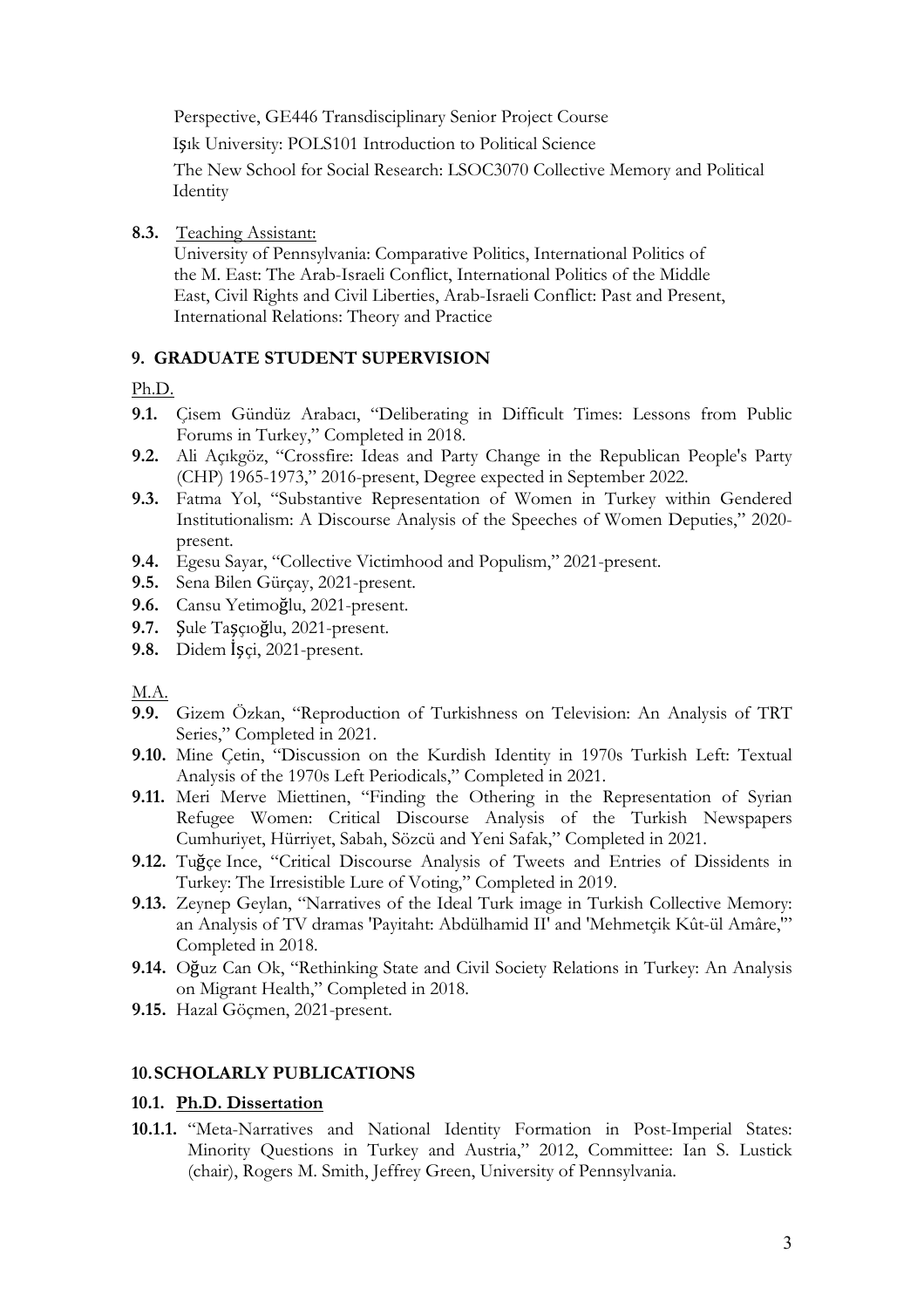### **10.2. Books**

- **10.2.1** Memory, Patriarchy and Economy in Turkey: Narratives of Political Power, under contract with Edinburgh University Press, forthcoming in 2022. Meral Ugur-Cinar.
- **10.2.2** Collective Memory and National Membership: Identity and Citizenship Models in Turkey and Austria. London: Palgrave Macmillan, 2015. Meral Ugur Cinar. (Reviewed in Nations and Nationalism and Global Intellectual History)

### **10.3. Chapters in Books**

- **10.3.1.** "Populism and Collective Memory," in Populism Interviews: A Dialogue with Leading Experts, (Ed. Luca Manucci). London: Routledge, forthcoming in September 2022. Meral Ugur-Cinar.
- **10.3.2.** "Narrative Structures and the Politics of Peoplehood," in Political Peoplehood: The Roles of Values, Interests, and Identities. (Remaining chapters written solely by Rogers M. Smith). Chicago: University of Chicago Press, 2015. pp.66-91. Meral Ugur Cinar and Rogers M. Smith.
- **10.3.3.** "Nation-Building Narratives: Implications for Immigrants and Minorities," in The Nation State and Immigration, Vol. III: The Age of Population Movements. (Eds. Anita Shapira, Yedidia Z. Stern, Alexander Yakobson and Liav Orgad). Brighton: Sussex Academic Press and Israel Democracy Institute, 2014. pp.1-29. Meral Ugur Cinar and Rogers M. Smith.

### **10.4. Articles in Refereed, Social Science Citation Index (SSCI) Journals**

- **10.4.1.** "Collective Memory and the Populist Cause: The Ankara Ulucanlar Prison Museum," Memory Studies, 14(5), 2021, 1106-1126. Meral Ugur-Cinar and Uygar Altinok.
- **10.4.2.** "Faces and Phases of Female Empowerment: The Case of Women's Cooperatives in Turkey," Social Politics: International Studies in Gender, State and Society, 28 (3), 2021, 778–805. Kursat Cinar, Selin Akyuz, Meral Ugur-Cinar, and Emine Onculer-Yayalar. (Output of the EU Marie Curie Project No. 702073).
- **10.4.3.** "How Does Education Affect Political Trust?: An Analysis of Moderating Factors," Social Indicators Research, 152, 2020, 779–808. Meral Ugur-Cinar, Kursat Cinar and Tekin Kose.
- **10.4.4**. "Deliberating in Difficult Times: Lessons from Public Forums in Turkey," British Journal of Middle Eastern Studies, 47(2), 2020, 224-246. Meral Ugur-Cinar and Cisem Gunduz-Arabaci.
- **10.4.5.** "The Effects of Executive Constraints on Political Trust," Democratization, 25(8), 2018, 1519-1538. Kursat Cinar and Meral Ugur-Cinar.
- **10.4.6.** "What the City Has to Offer: Urbanization and Female Empowerment in Turkey," Politics and Gender, 14(2), 2018, 235-263. Kursat Cinar and Meral Ugur-Cinar.
- **10.4.7.** "Embedded Neopatrimonialism: Patriarchy and Democracy in Turkey," Social Politics: International Studies in Gender, State and Society, 24(3), 2017, 324–343. Meral Ugur-Cinar.
- **10.4.8.** "Letter from Ankara," The Political Quarterly, 86(3), 2015, 359-363. Meral Ugur Cinar.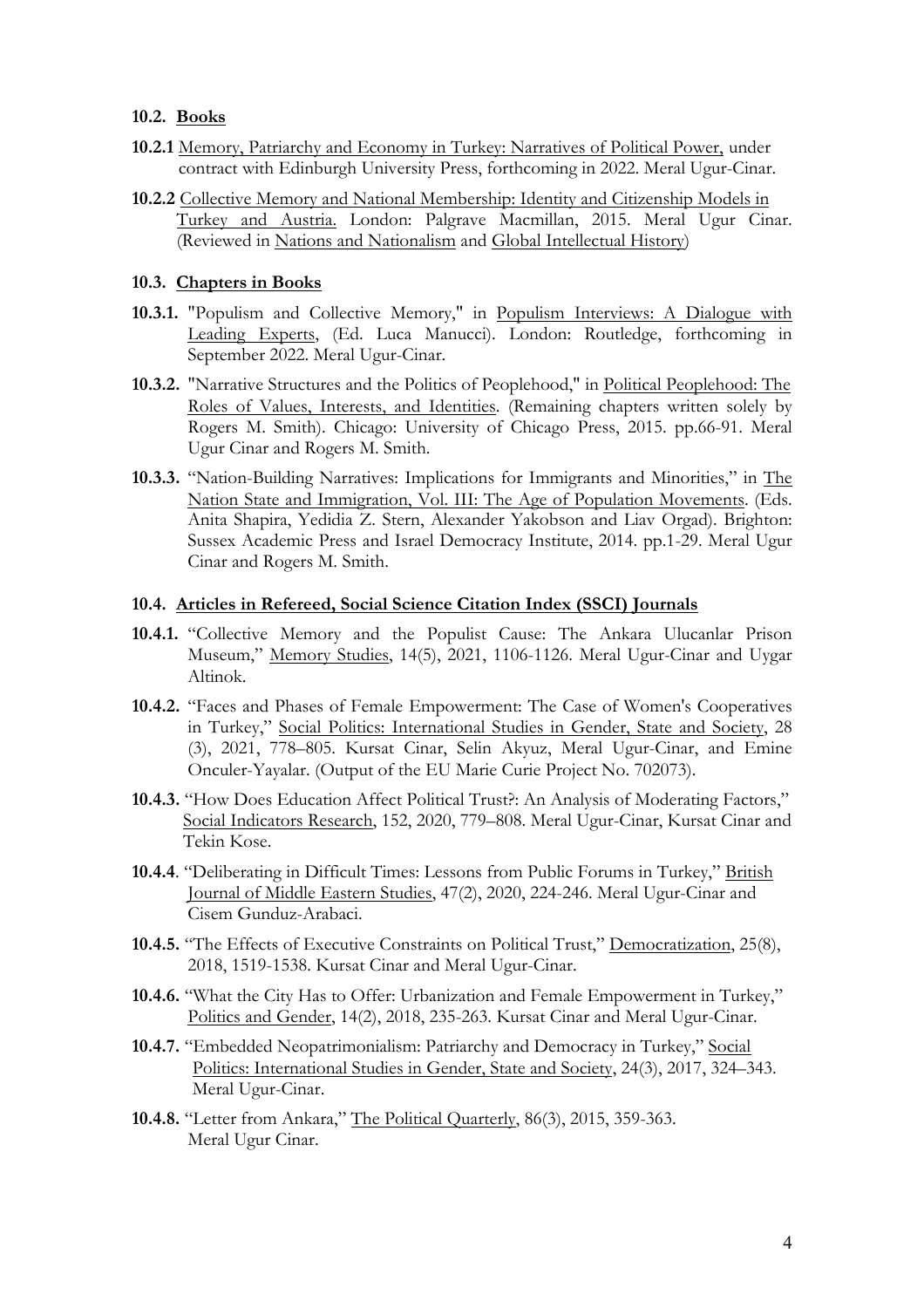- **10.4.9.** "Building Democracy to Last: The Turkish Experience in Comparative Perspective," Mediterranean Politics, 20(3), 2015, 342-363. Kursat Cinar and Meral Ugur Cinar.
- **10.4.10.** "The Second International: The Impact of Domestic Factors on International Organization Dysfunction," Political Studies, 62(3), 2014, 669-685. Meral Ugur Cinar and Kursat Cinar.
- **10.4.11.** "When Defense Becomes Offense: The Role of Threat Narratives in the Turkish Civil War of the 1970s," Turkish Studies, 15(1),2014, 1-11. Meral Ugur Cinar.
- **10.4.12.** "Construction of Gender and National Identity in Turkey: Images of the First Lady in the Turkish Media (2002–7)," Middle Eastern Studies, 50(3), 2014, 482- 492. Meral Ugur Cinar.
- **10.4.13.** "Roads 'Drawn' to Modernity: Religion and Secularism in Contemporary Turkey," PS: Political Science & Politics, 40(2), 2007, 311-314. Hakkı Ta and Meral Ugur.

### **10.5. Other Refereed Publications (in Turkish)**

- **10.5.1.** "Kolektif Anlatı ve Vatandaşlık Kimliğinin İnşasına Dair Sorular, Cevaplar ve Yeni Sorular [Collective Memory and National Identity: Questions, Answers and New Questions]," Galatasaray Üniversitesi İletişim Dergisi [Galatasaray University Communication Journal], 26, 2017, 135-156. Meral Ugur Cinar.
- **10.5.2.** "'Gelişirken': Türkiye Örneğinden Hareketle İktisadi Kalkınma ve Demokrasi İlişkisini Yeniden Düşünmek ["While developing:" Rethinking the relationship between economic development discourses and democracy with special reference to the Turkish case]," METU Studies in Development/ODTÜ Gelime Dergisi, 44, 2017, 47-67. Meral Ugur Cinar.
- **10.5.3.** "Rousseau ve Kant ile Avrupa'da Kalıcı Barışa ve Avrupa Birliği'ne Dair [Rousseau and Kant on Perpetual Peace and the European Union]," Ankara Avrupa Çalışmaları Dergisi [Ankara European Studies Journal], 16(1), 2017, 61-80. Meral Ugur Cinar.
- **10.5.4.** "Marx, Arendt, Modernite, Yabancılaşma ve Siyaset: ya da, Modern Çağ'da Insanca Bir Yaşam Mümkün mü? [Marx, Arendt, Alienation and Politics: or Is a Humane Life Possible in the Modern Age?]" YDÜ Sosyal Bilimler Dergisi [YDÜ Social Sciences Journal], 9(2), 2016, 140-167. Meral Ugur Cinar.

#### **10.6.Work submitted for publication and in preparation**

- **10.6.1.** "The Political Economy of Women's Cooperatives in Turkey: A Social Reproduction Perspective", Gender, Work and Organization, Meral Ugur-Cinar, Kursat Cinar, Selin Akyuz, and Emine Onculer-Yayalar (Output of the EU Marie Curie Project No. 702073) (revise and resubmit).
- **10.6.2.** "Social Democracy at the Crossroads: Lessons from Turkey," European Legacy, Meral Ugur-Cinar and Ali Acikgoz (under review).
- **10.6.3.** "What Leads to Voting Despite Intention to Abstain?: Answers from Turkey," Southeast European and Black Sea Studies. Meral Ugur-Cinar and Tugce Ince (under review).
- **10.6.4.** "Making Sense of Senseless Times: Autobiographical Narratives and Identity in Ülkücü Memoirs," Politics, Religion, and Ideology, Meral Ugur-Cinar and Gokhan Sensonmez (under review).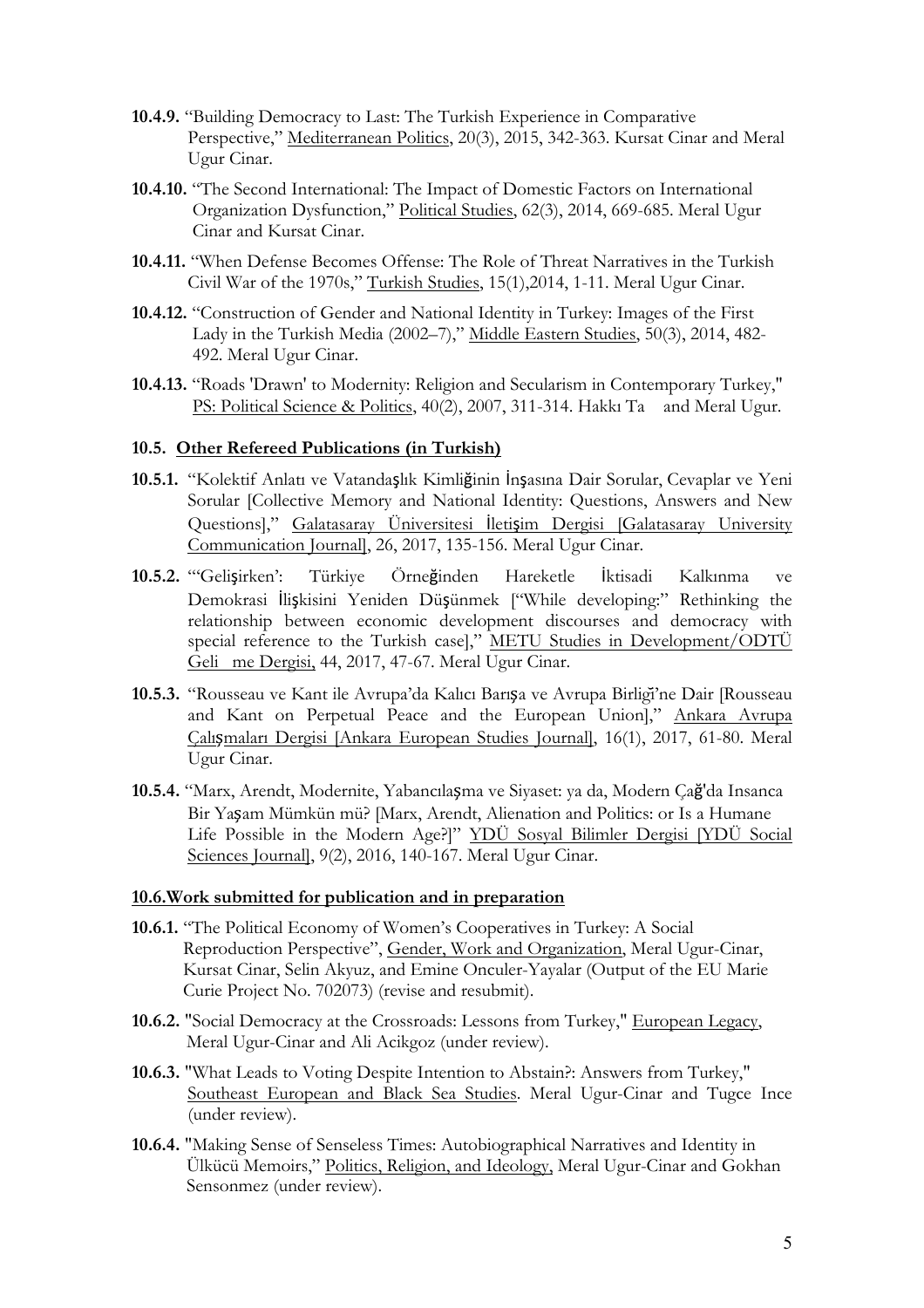- **10.6.5.** "The Future of Democracy in One-Party Dominant Regimes: Determinants of Democratic Backsliding in Predominant and Hegemonic Party Systems," Meral Ugur-Cinar and Kursat Cinar (in preparation).
- **10.6.6.** "Female Deputies in the Turkish Parliament and Substantive Representation of Women: A Narrative Analysis," Meral Ugur-Cinar and Fatma Yol (in preparation).
- **10.6.7.** "Political Ideas and Political Party Change," Meral Ugur-Cinar, Ali Acikgoz, and Berk Esen (in preparation).
- **10.6.8.** "The Political Geography of the Republican People's Party (CHP) in Turkey: A Longue Durée Analysis," Meral Ugur-Cinar, Kursat Cinar and Ali Acikgoz (in preparation).

### **11.MAJOR CONFERENCE PRESENTATIONS**

- **11.1.** "The Populist Repertoire: Stories of Development, Patriarchy and History in Austria, Hungary, and Turkey," European Consortium of Political Research Joint Sessions of Workshops, April 2022 (Held virtually).
- **11.2.** "Collective Memory and the Populist Cause: The Ankara Ulucanlar Prison Museum," with Uygar Altinok, American Political Science Association Annual Meeting, October 2021 (Held virtually).
- **11.3.** The Populist Repertoire: Stories of Development, Patriarchy and History in Austria, Hungary, and Turkey, International Political Science Association World Congress, July 2021 (Held virtually).
- **11.4.** "The Political Economy of Women's Cooperatives in Turkey: Trajectories and Maneuvers", with Kürşat Çınar, Selin Akyüz, and Emine Öncüler-Yayalar, International Political Science Association World Congress, July 2021 (Held virtually).
- **11.5.** "Collective Memory and the Populist Cause: The Ankara Ulucanlar Prison Museum," with Uygar Altinok, Canadian Political Science Association Annual Meeting, June 2021 (Held virtually).
- **11.6.** "What Leads to Voting Despite Intention to Abstain?: Answers from Turkey," with Tugce Ince, European Consortium of Political Research Joint Sessions of Workshops, May 2021 (Held virtually).
- **11.7.** "Faces and Phases of Female Empowerment: Women's Cooperatives in Turkey, " with Kursat Cinar, Selin Akyuz, and Emine Onculer-Yayalar, Panel Presentation at the Midwest Political Science Association Annual Meeting, Chicago, April 2018. (presented by co-author).
- **11.8.** "Foundations of the Modern State: Patriarchy and its Subversion at Gezi Protests," with Alev Çınar, Panel Presentation at the Annual Meeting of the American Political Science Association, Philadelphia, September 2016.
- **11.9.** "Don't Worry Mom, We are Protesting in the Back Rows": Patriarchy and its Subversion in the Gezi Movement," with Alev Çınar, Panel Presentation at the Middle East Studies Association Annual Meeting, Denver, November 2015.
- **11.10.** Panel Organizer, Middle East Studies Association Annual Meeting, 2015.
- **11.11.** "Can Money Buy Freedom?: Discourses on Economic Development and Democracy in Turkey," Panel Presentation at the Middle East Studies Association Annual Meeting, Washington D.C., November 2014.